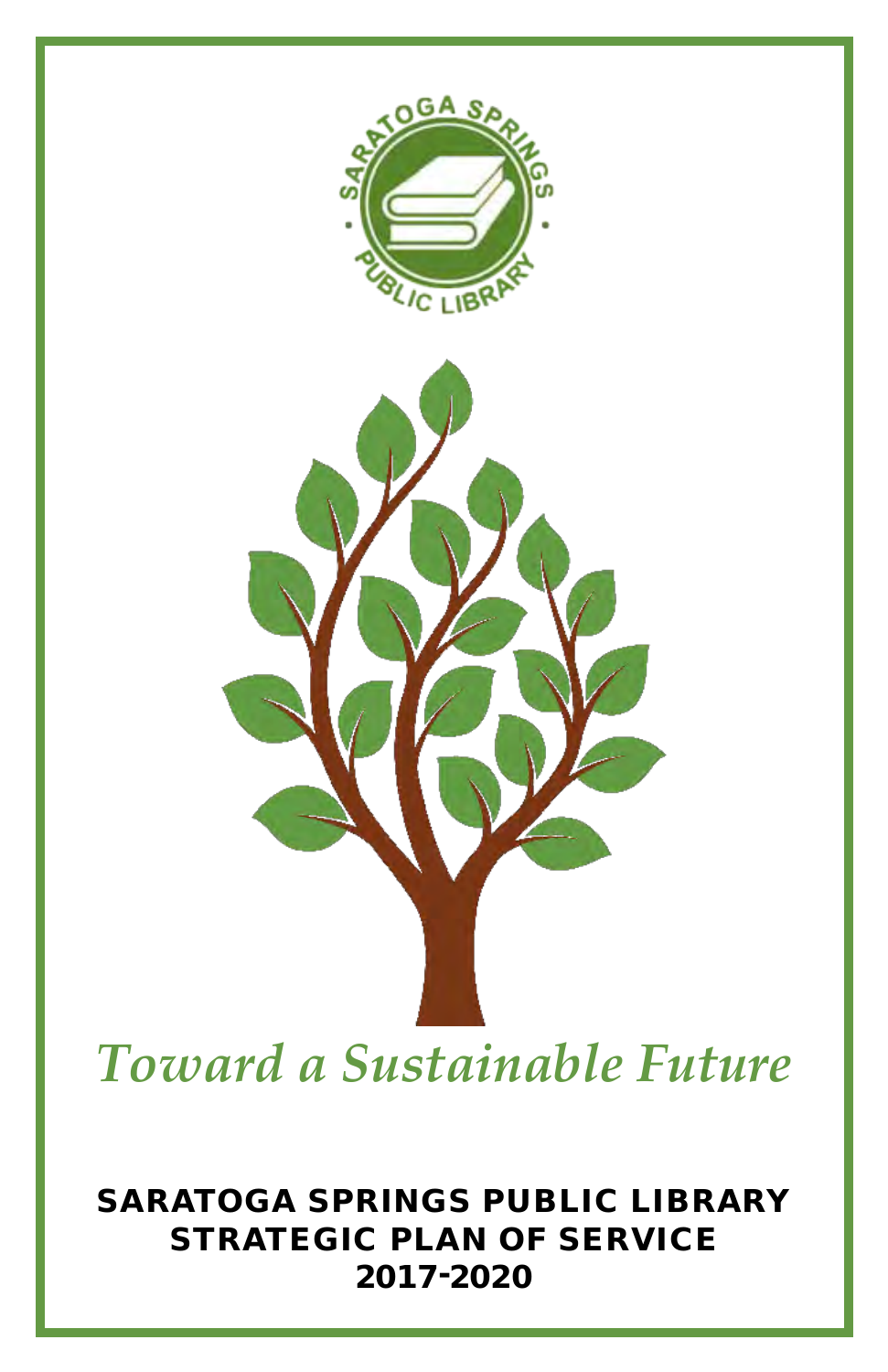## Toward a sustainable future: saratoga springs public Library Strategic plan of service 2017-2020

### The Planning Process

For this planning period, the library employed a hybrid of planning models, based primarily on Planning for Results, developed by the Public Library Association, but incorporating elements of community information gathering suggested by the Harwood Institute for Public Innovation, and including assessment metrics suggested by the Public Library Association's "Project Outcome" initiative, which includes outcomes - measurements of the effectiveness of programs and services - to complement traditional outputs - measurements of how many programs or services were offered, and counting program attendees, circulation, library visits, etc. The steps in the planning process:

**1. Determining Community Aspirations and Information Needs:** To gather input from the community to help set our service direction for the next several years, this round of planning forewent the traditional process of convening focus groups and meetings of a committee of community members selected to represent various stakeholders, in favor of dozens of direct one-on-one interactions. All library staff members were drafted to go into the community to complete one-on-one interviews with community residents, including individual interviews with elected library Trustees. The product of this process is the **Community Vision Statement** that is included herein.

**2. Prioritizing Library Service Responses:** In *Planning for Results*, the Public Library Association suggests several "Service Responses" that include typical services that a public library might provide. Library leaders identified a number of these responses that best corresponded to the needs expressed in the community vision statement. The initial round of responses were shared with library trustees as draft goals, and subsequently shared with staff who helped to narrow down the responses to those that will be priorities for the next period.

**3. Setting Goals and Objectives:** Having identified our service priorities, we then identified eleven service goals for the planning period, along with objectives that include output and outcome measurements, and a timeline for achieving them with staff who helped to narrow down the responses to those that will be priorities for the next period.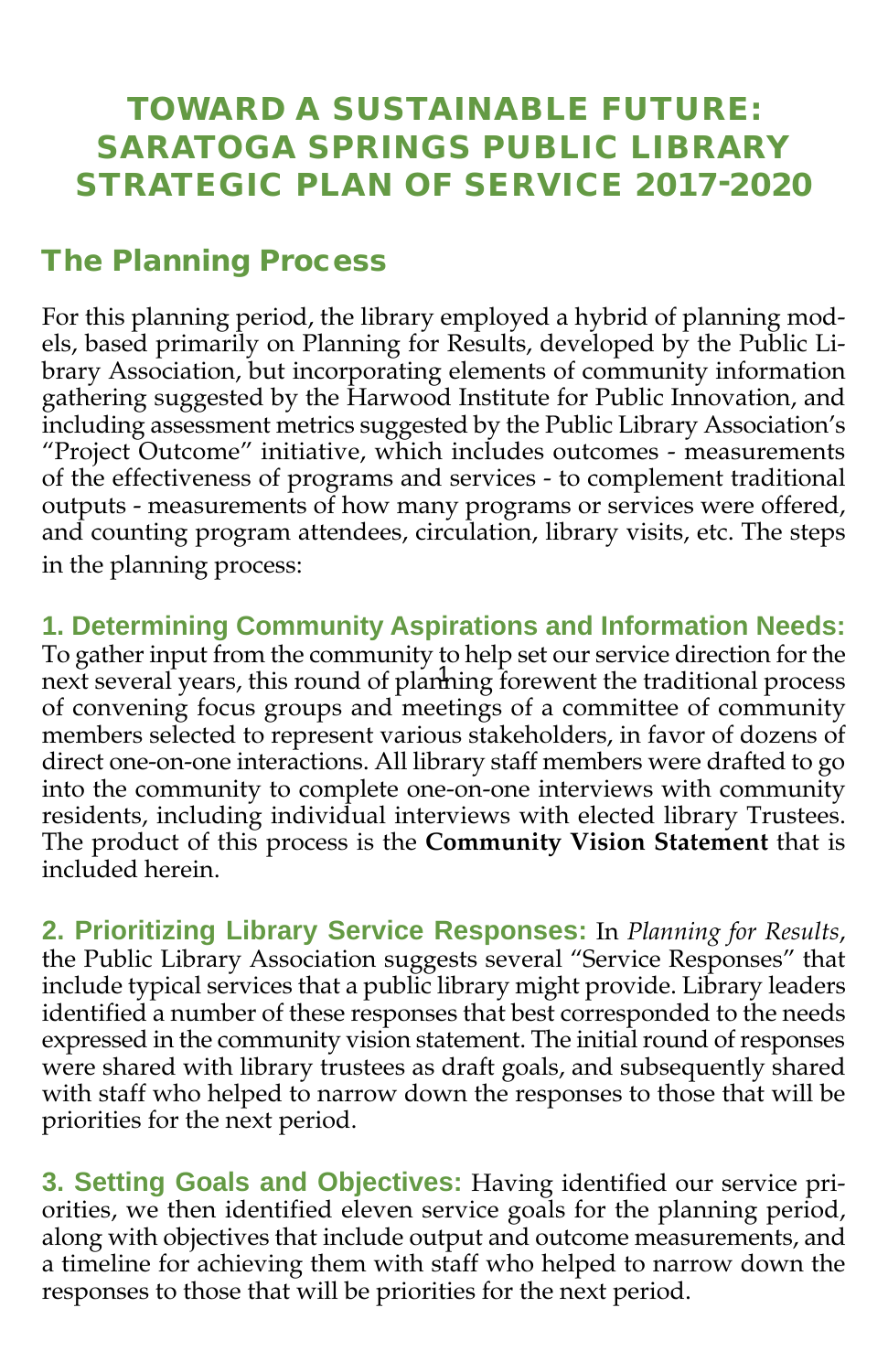**4. Identifying Activities:** Normally the final step in the process of creating the plan of service is identifying and prioritizing what we will actually DO to meet our goals and objectives. This process involves an inventory of what we already do that will help us meet our goals, what new or additional things we might need to do, and, given the resources that we have, what we might need to stop doing. If the previous steps of the process are mainly community driven and outward-focused, this step is primarily driven by frontline staff.

**5. Naming our Mission, Vision, and Values:** As part of this planning process, and in response to input from our residents about their community aspirations, we took this opportunity to review and simplify our mission statement, and to develop our own statement envisioning how library services can contribute to the aspirational vision the community has for itself. Similarly, we used time at a staff development day to catalog and prioritize our institutional values. Together, the new Mission, Vision, and Values statements included in this plan provide some guiding principles for how we carry out our activities in service to our goals and objectives to meet the community's information needs.

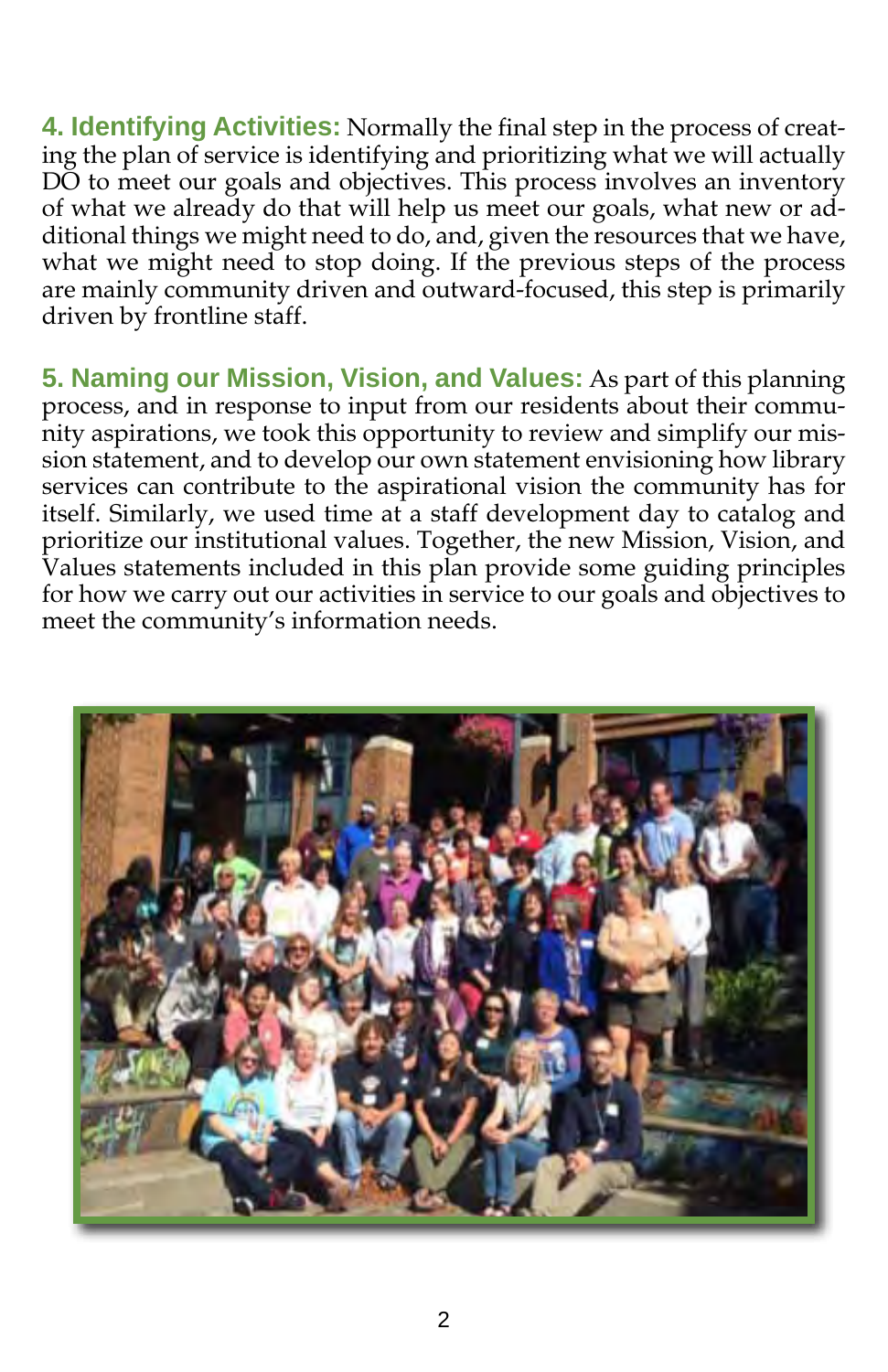

## The Community's Vision:

People want a diverse, lively community that preserves the unique character of Saratoga Springs, which combines small-town charm with unusually rich cultural, entertainment, and natural amenities; but they're concerned that overdevelopment is changing that character, and threatening to exclude some people from enjoying a high quality of life by making the area increasingly unaffordable for the middle class.

As people talk about those concerns, they talk specifically about a lack of affordable housing and public transportation options; preservation of our unique neighborhoods, downtown businesses, cultural institutions, and natural resources; and a lack of civil discourse among our elected leaders.

They believe we need to focus on creating opportunities for "everyday people" to have a greater say in decision-making, and if our area's many non-partisan, non-governmental and grassroots organizations, such as Skidmore College, Saratoga PLAN, the League of Women Voters, Sustainable Saratoga, Saratoga Preservation Foundation, Saratoga Springs Public Library, the Interfaith Council, neighborhood associations, the Chamber of Commerce and the Downtown Business Association played a part in those actions, folks would be more likely to trust the effort and step forward.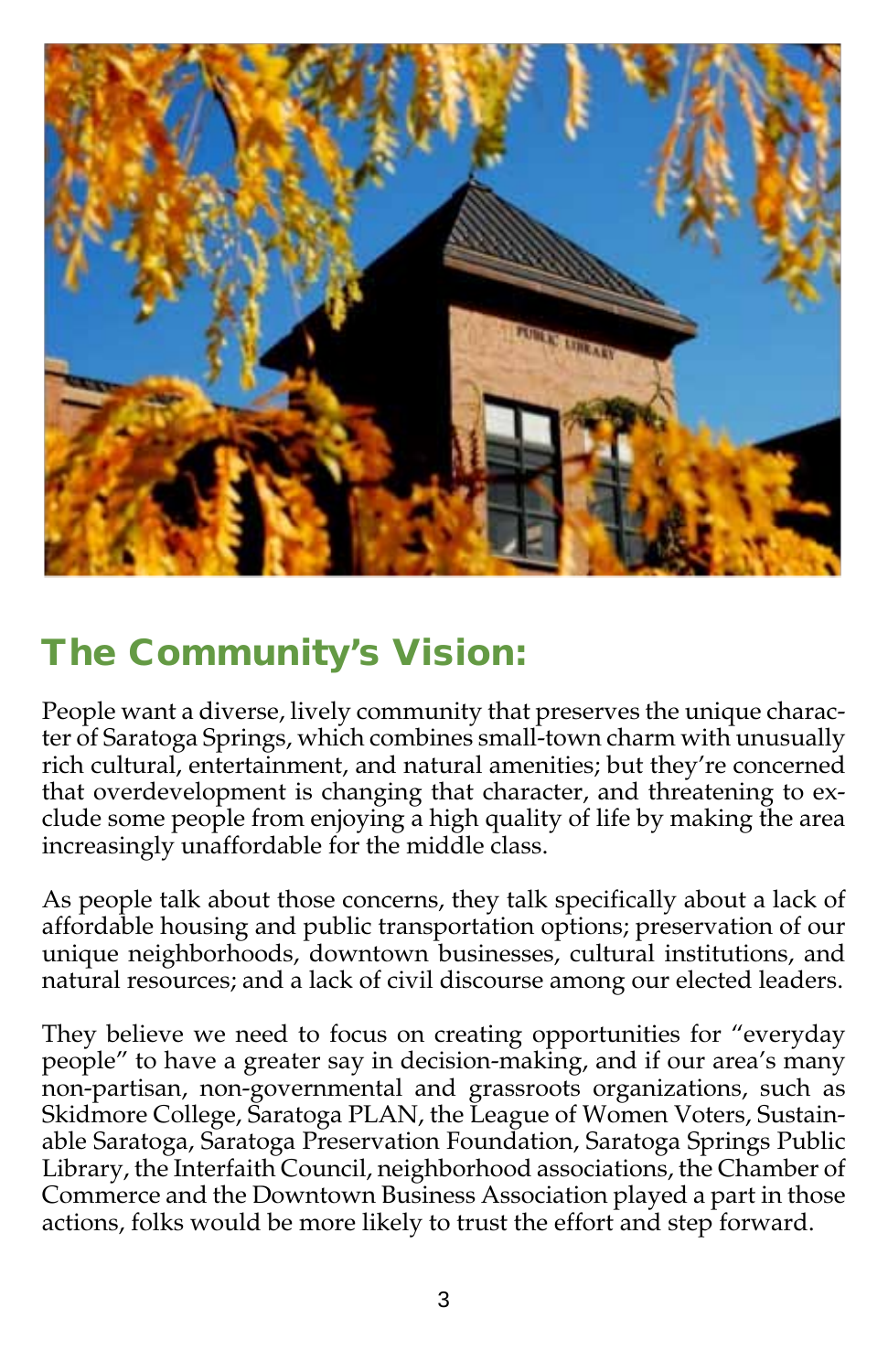# Our Vision:

At Saratoga Springs Public Library, we envision a community where individuals are appreciated for their uniqueness; our community is celebrated for its distinctiveness; and all our residents enjoy an exceptional quality of life because they are well-informed, civically engaged, and intellectually satisfied.

## Our Mission:

Saratoga Springs Public Library is a source for information, inspiration, and entertainment, which sustains and enhances the quality of life in our community by providing access to resources and experiences to help all of our residents satisfy their curiosity about the world, and participate fully in civil society.

## Our Values:

At Saratoga Springs Public Library, supporting independent learners is at the heart of all we do. We strive to foster a healthy democracy, to be a responsible steward of resources, and to be of service to one another and to every member of our community. We take pride in being a safe and welcoming place, where all are treated with dignity, respect, fairness, and compassion. We operate sustainably and transparently, and are excited by new ideas. We honor our traditional role of providing access to the written word, while embracing innovation in the delivery of services.

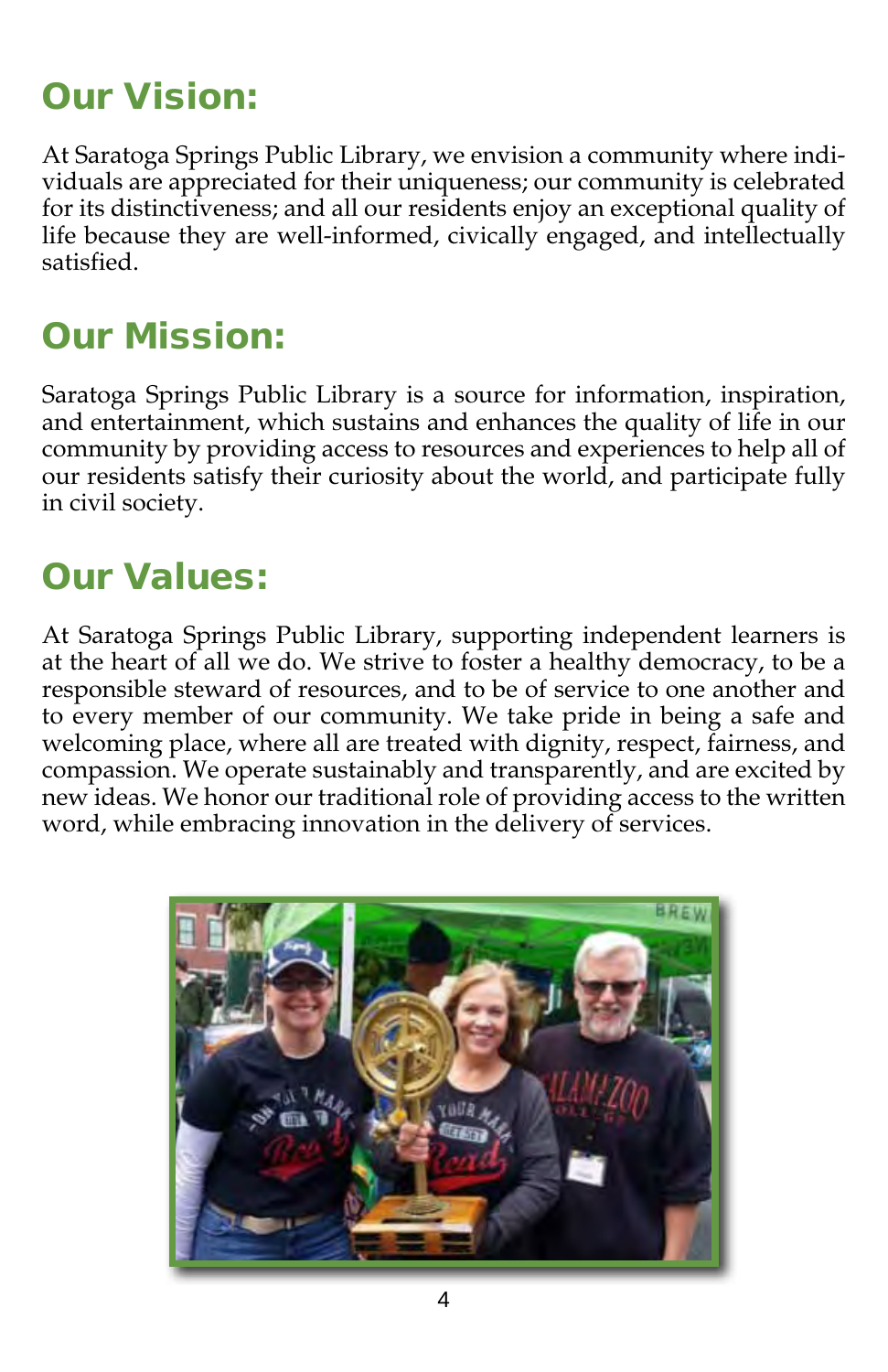# Service Responses

## Saratoga Springs Public Library Will:

**Foster Early Literacy:** Children from birth to age five will have programs and services designed to ensure that they will enter school ready to learn to read, write, and listen.

**Provide Opportunities for Lifelong Learning:** Residents will have the resources they need to explore topics of personal interest and continue to learn throughout their lives.

**Provide Resources for Reading, Listening, and Viewing for Pleasure:** Residents who want materials to enhance their leisure time will find what they want when and where they want them and will have the help they need to make choices from among the options.

**Facilitate Access to Electronic Resources:** Residents will have high speed access to the digital world with no unnecessary restrictions or fees to ensure that everyone can take advantage of the ever-growing resources available through the Internet.

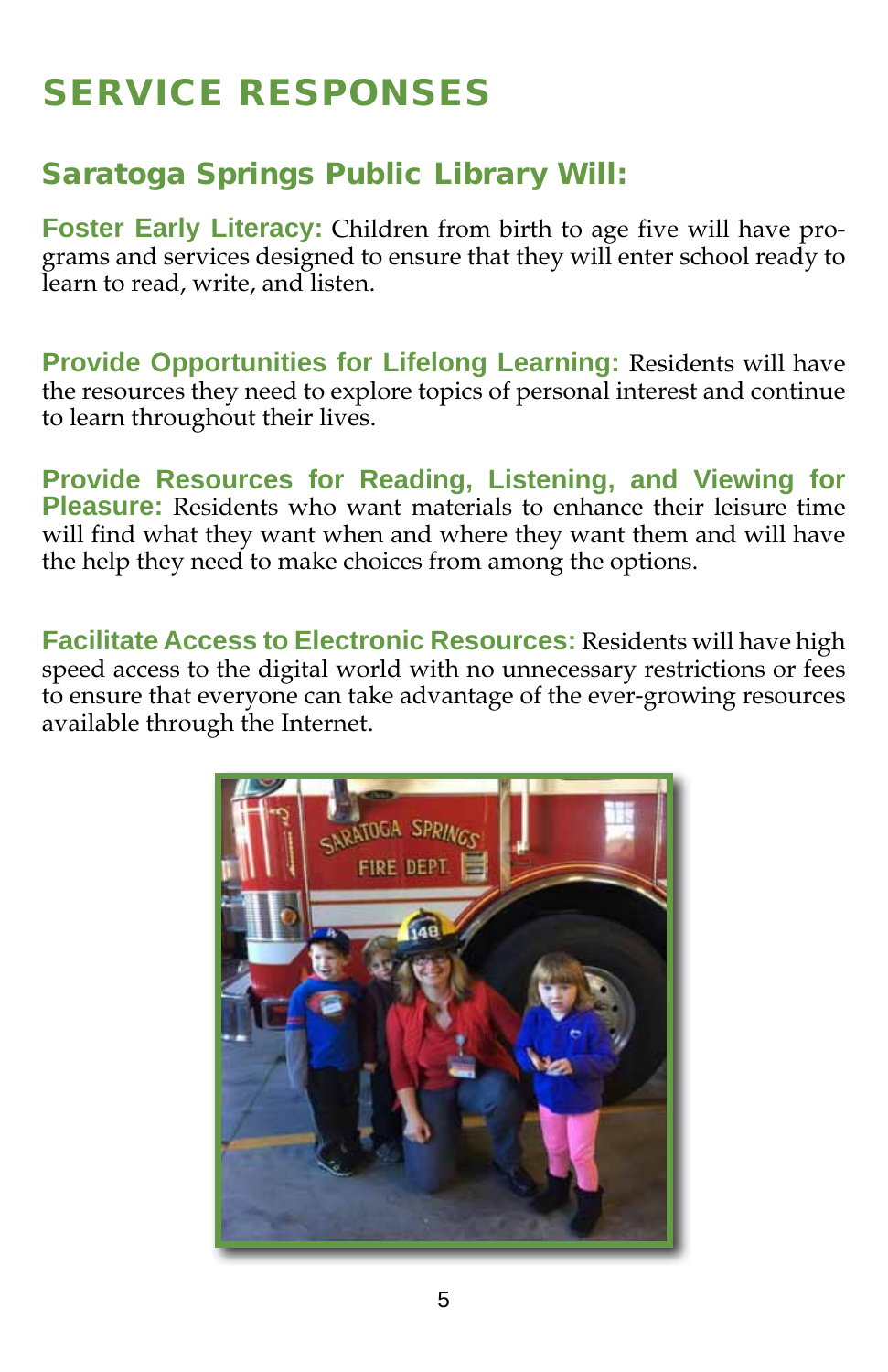

**Collect and Disseminate Local History:** Residents and visitors will have resources they need to connect the past with the present and to understand the history and traditions of the community.

**Encourage Creative Expression:** Residents will have the services and support they need to express themselves by creating original print, video, audio, or visual content in a real-world or online environment.

**Serve as a Clearing-House for Community Information:** Residents will have a central source for information about the wide variety of programs, services, and activities provided by community agencies and organizations.

**Provide Capacity-Building Support for Successful Enterprises:**  Non-profit organization directors and their managers will have the resources they need to develop and maintain strong, viable organizations.

**Enable Civic Engagement:** Residents will have the information they need to support and promote democracy, to fulfill their civic responsibilities at the local, state, and national levels, and to fully participate in community decision-making.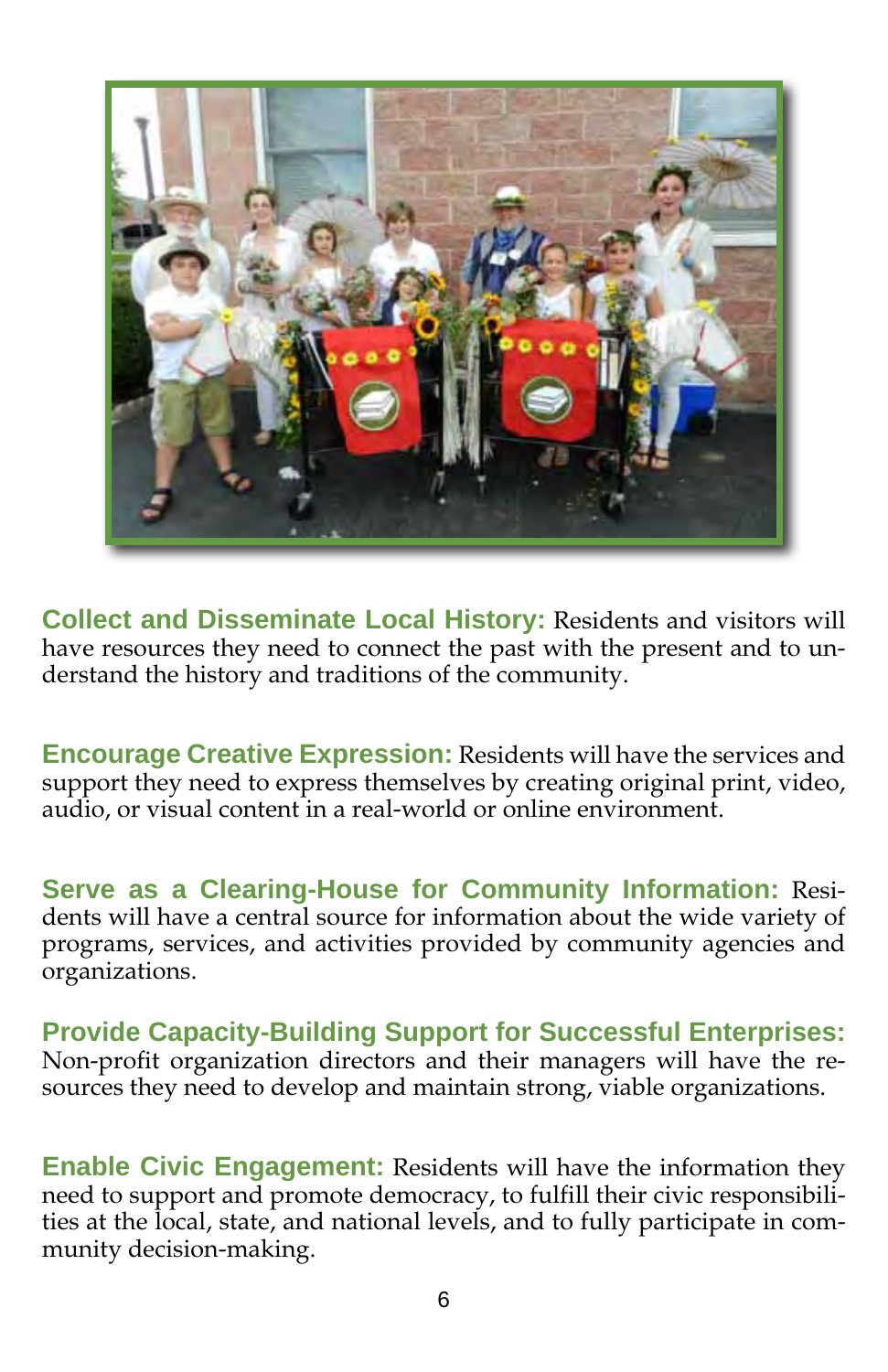# Goals and objectives

#### **Goal 1: Young children (age five and under) will develop a love of reading and an appreciation for the spoken word.**

- 1. By June 30, 2020, the circulation of easy books will be at least 31,000.
- 2. By June 30, 2020 , the number of young children (age five and under) attending a program in the library will be at least 13,000.
- 3. By June 30, 2020 (FY20), the number of young children (age five and under) attending a program offered by library at a non-library location will be at least 1,650.
- 4. By June 30, 2020 (FY20), the number of young children (age five and under) participating in the Summer Reading Program will be at least 150.
- 5. By June 30, 2020 (FY20), a minimum of 85% of parents and caregivers surveyed will indicate that the library's services for young children are very good or excellent.
- 6. By June 30, 2020, a minimum of 85% of parents and caregivers surveyed will indicate that, as a result of participating in library programs, children in their care have a greater understanding of how to use books.

- • Offer story times for babies, toddlers and preschoolers
- • Select, acquire, and process library materials
- Present family-oriented programs
- Offer animal-related programs
- Help young people and their caregivers find and use appropriate library materials
- Provide display cases for young patrons to display personal collections
- Present story time programs for community groups in and out of the library
- Provide continuing education for staff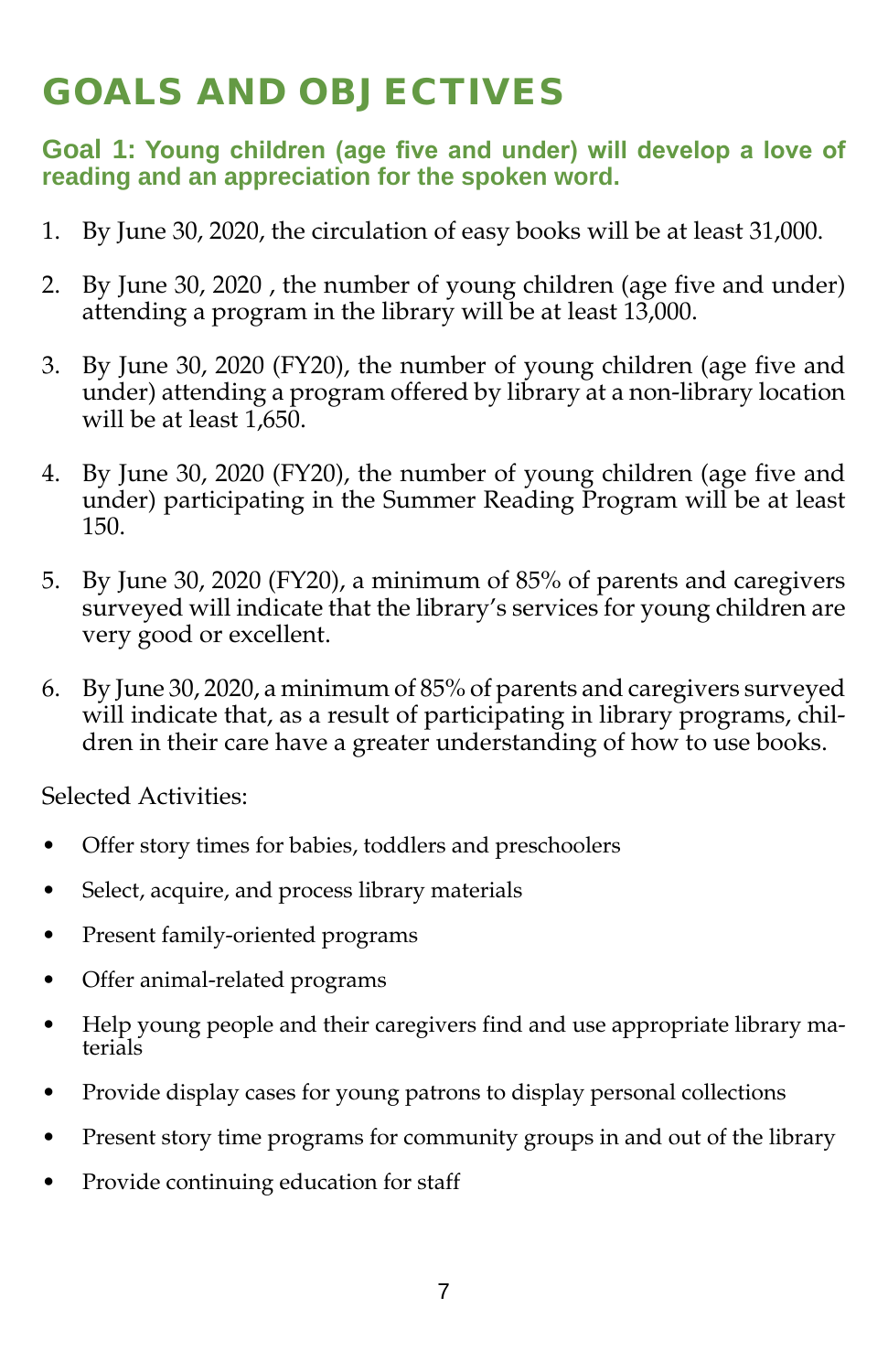#### **Goal 2: Children (ages 6 – 12) will have the resources they need to satisfy their curiosity and explore topics of personal interest.**

- 1. Annually, the circulation of juvenile non-fiction will be at least 43,000.
- 2. By June 30, 2020 (FY20), a minimum of 85% of children surveyed who were looking for information or materials to explore a topic of personal interest will indicate that they found something of interest to them.



- Offer summer reading program
- Select, acquire, and process age-appropriate non-fiction library materials
- Create educational exhibits
- Offer STEM/STEAM-related programs
- Help young people and their caregivers find and use appropriate library materials
- Make outreach visits to schools and other agencies
- Present story time programs for community groups in and out of the library
- Provide continuing education for staff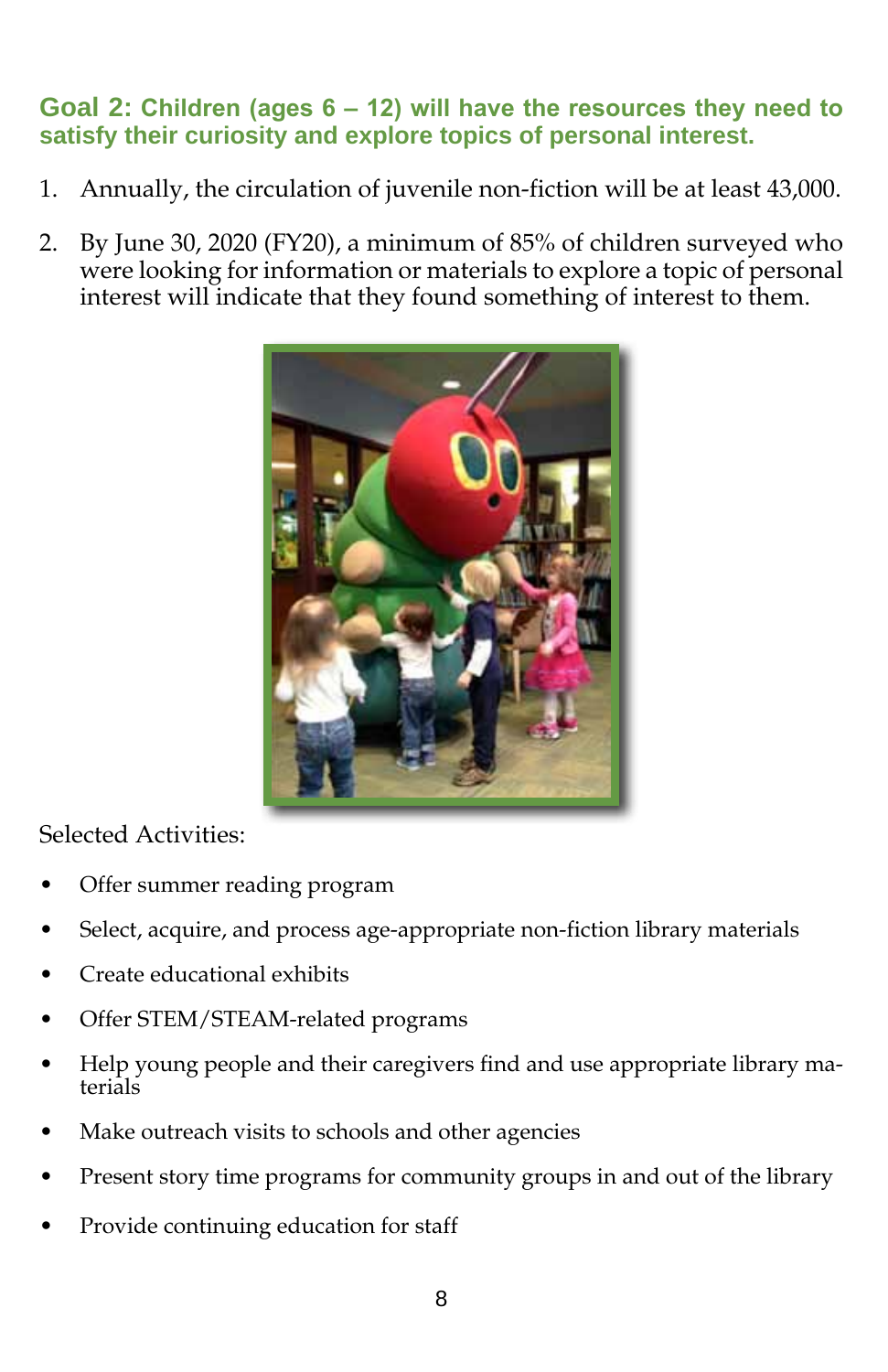**Goal 3: Children (ages 6 – 12) will have materials and programs that engage their imaginations and provide pleasurable reading, viewing, and listening experiences.** 

- 1. By June 30, 2020 (FY20), the circulation of juvenile fiction will be at least 50,000.
- 2. By June 30, 2020 (FY20), the circulation of juvenile media (CDs, videos, DVDs, etc) will be at least 92,000.
- 3. Annually, a minimum of 7,000 children will attend a library sponsored or co-sponsored program designed to stimulate their imagination.
- 4. By June 30, 2020 (FY20), the number of children participating in the Summer Reading Program will be at least 450.

- Offer third-grade library visit programs
- Select, acquire, and process library materials
- Partner with community groups to provide performing-arts related programs
- Offer family programs during school breaks and on weekends
- • Partner with community organizations to present outdoor programs
- Offer after-school programs
- Present story time programs for community groups in and out of the library
- Provide continuing education for staff

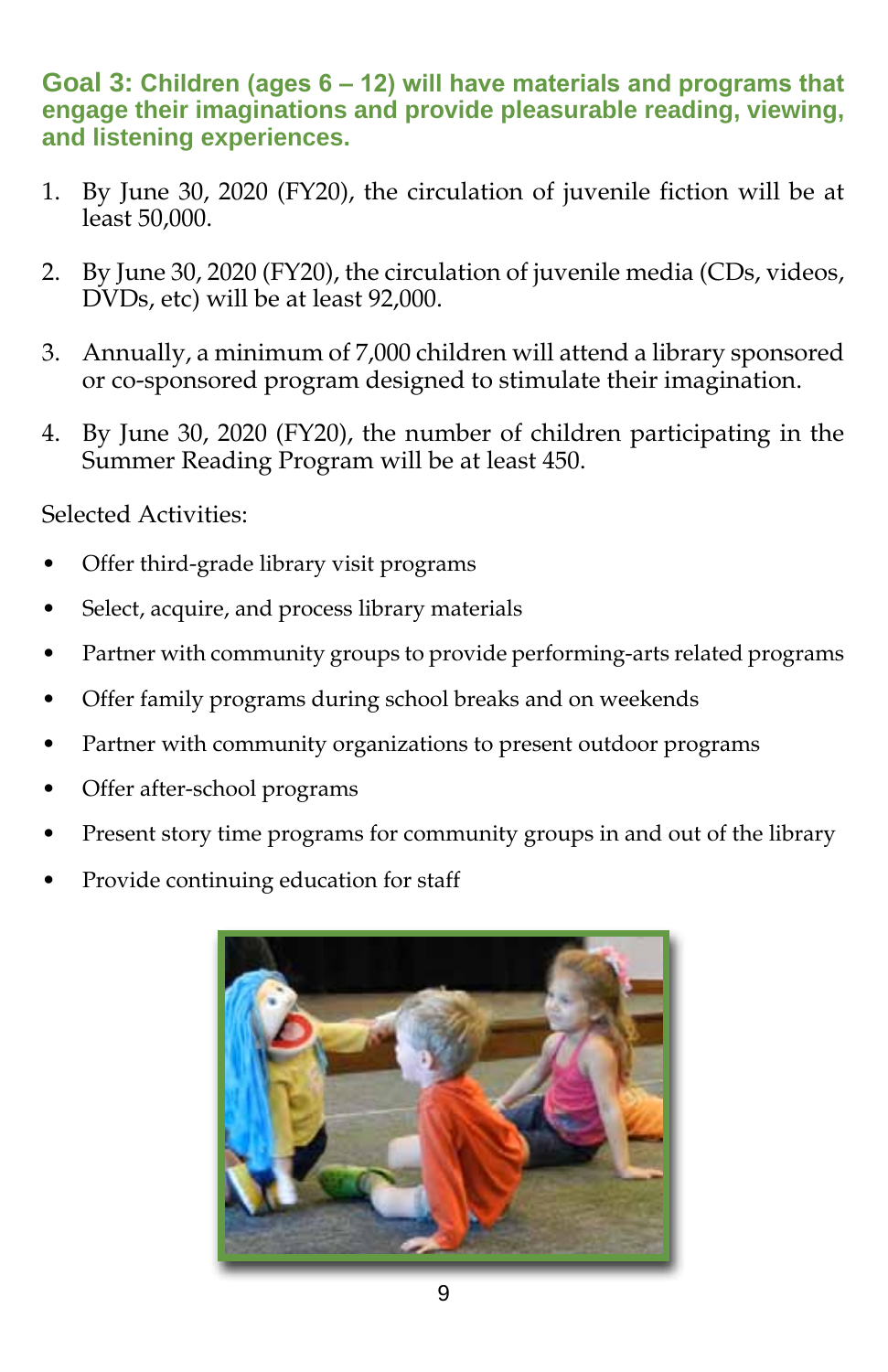**Goal 4: Teens (age 13 and older) will have materials and programs that respond to their current interests and provide pleasurable reading, viewing, and listening experiences.**

- 1. By June 30, 2020 (FY20), the circulation of young adult materials (fiction and non-fiction) will be at least 30,000.
- 2. By June 30, 2020 (FY20), a minimum of 75% of teens surveyed will indicate that they found something good to read, listen to, or view at the library.
- 3. Annually, a minimum of 1,000 teens will attend a library sponsored or co-sponsored program.
- 4. Annually, a minimum of 75% of teens attending a library sponsored or co-sponsored program will evaluate the program as very good or excellent.
- 5. By June 30, 2020 (FY20), the number of teens participating in the Summer Reading Program will be at least 150.

- Visit local middle and high schools
- Find an avenue for sharing library information with students and caregivers
- Select, acquire, and process library materials
- Offer fun and interesting summer reading program options
- Offer STEM/STEAM activities that teens can do alone or in groupss
- Help teens find and use appropriate library materials
- Provide continuing education for staff

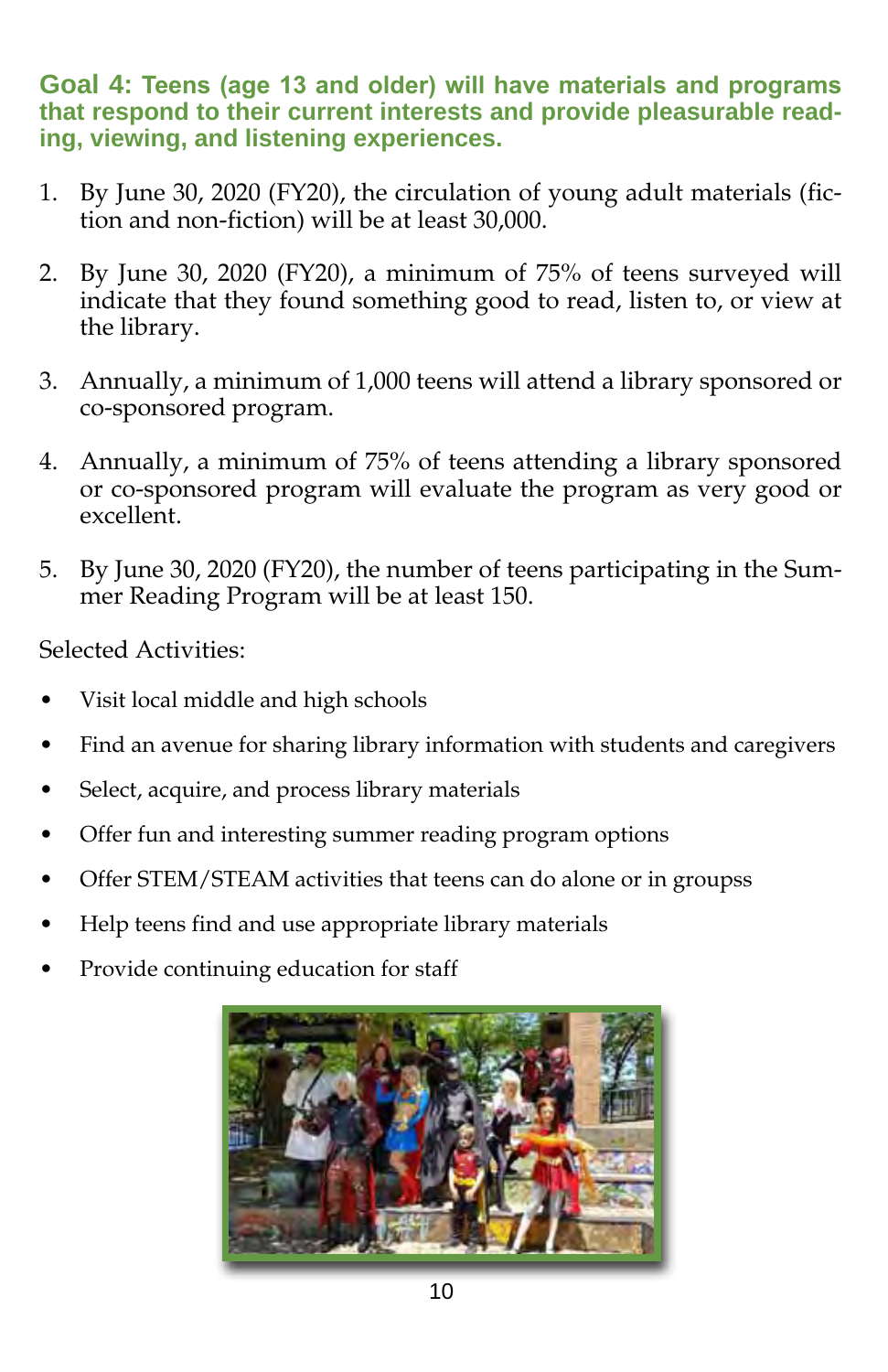#### **Goal 5: Adults and teens will have the resources they need to explore topics of personal interest and continue to learn throughout their lives.**

- 1. Annually, the circulation of adult non-fiction will be at least 100,000.
- 2. By June 30, 2020 (FY20), a minimum of 75% of teens surveyed who were looking for information or materials to explore a topic of personal interest will indicate that they found something of interest to them.
- 3. By June 30, 2020 (FY20), a minimum of 75% of teens surveyed who were looking for information or materials to explore a topic of personal interest will indicate the library's collection was very good or excellent.
- 4. Annually, 9,000 adults will participate in a library sponsored or cosponsored program.
- 5. Annually, a minimum of 85% of adults who attended a library sponsored or co-sponsored program will evaluate the program as very good or excellent.
- 6. By June 30, 2020 (FY20), a minimum of 90% of adults surveyed will indicate staff were helpful in finding information or materials to explore a topic of personal interest.
- 7. By June 30, 2020 (FY20), a minimum of 85% of adults surveyed who were looking for information or materials to explore a topic of personal interest will indicate the library's collection was very good or excellent.

- Host a variety of topical programs for adults
- Select, acquire, and process adult non-fiction library materials
- Provide "if you like, then try...." lists for books and movies.
- • Create topical displays of library materials
- Help patrons find and use appropriate library materials
- Partner with groups to provide services in and out of the library
- Provide continuing education for staff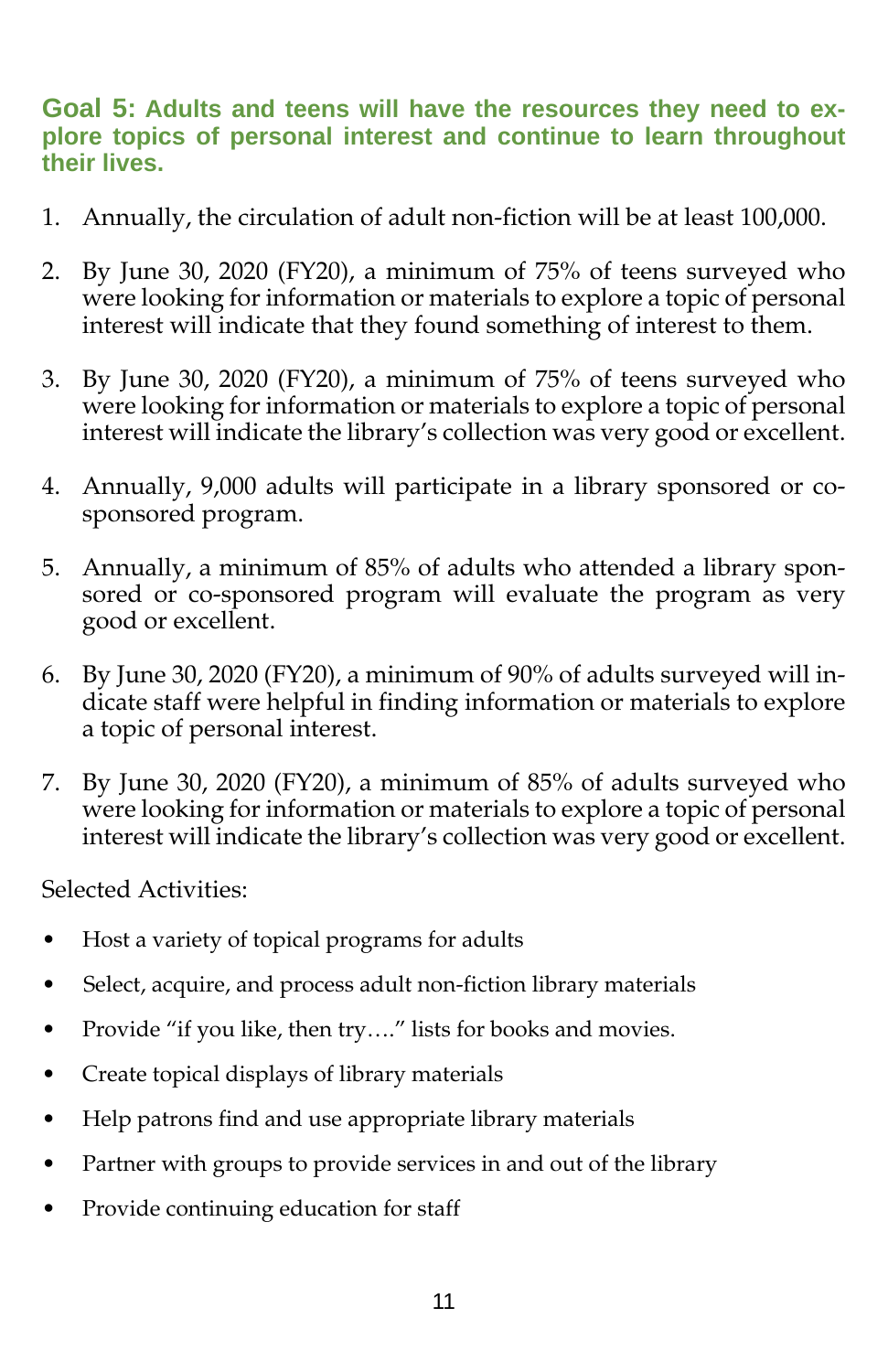#### **Goal 6: Adults will have convenient, timely access to a variety of new and popular materials.**

- 1. By June 30, 2020 (FY20), the circulation of adult fiction will increase from 124,475 (FY16) to 130,000.
- 2. By June 30, 2020 (FY20), the circulation of adult media (CDs, videos, DVDs etc) will be at least 240,000.
- 3. By June 30, 2020 (FY20), a minimum of 85% of adults surveyed will indicate that they found something good to read, listen to, or view at the library.
- 4. By June 30, 2020 (FY20), a minimum of 75% of adults surveyed will indicate that they received the material they reserved in a timely manner.

- Select, acquire, and process library materials for the New and Popular collection
- Expand downloadable collection
- Place holds
- Help users find and use appropriate library materials
- Present programs for community groups in and out of the library
- Provide continuing education for staff

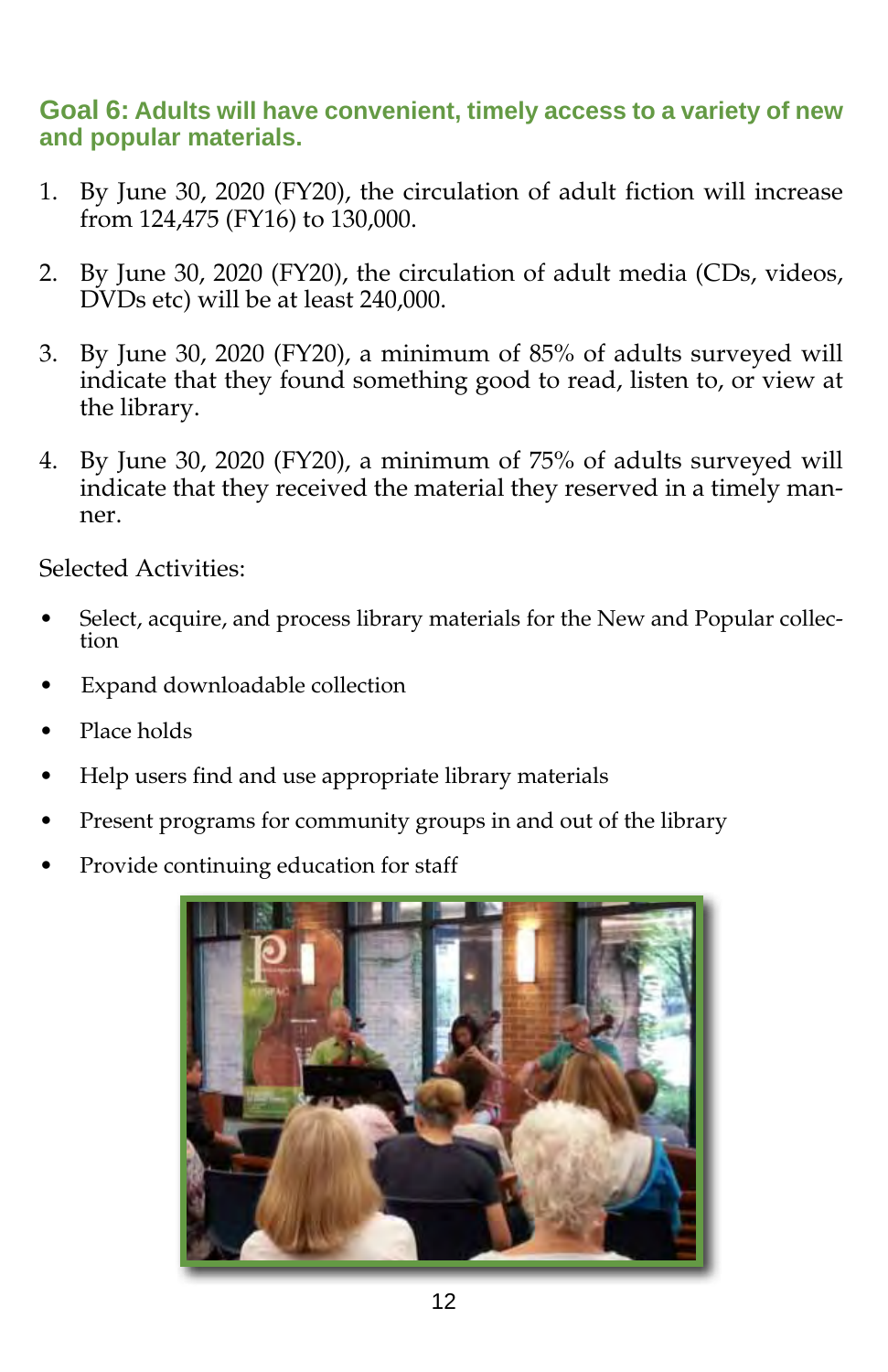#### **Goal 7: Residents will have access to information technology and the assistance they need to use it effectively in their daily lives.**

- 1. By June 30, 2020 (FY20), the number of PC sessions will be at least 65,000.
- 2. By June 30, 2020 (FY20), the number of people who connect to the Internet via the Library's Wi-Fi access will increase from 45,926 (FY 2016) to 55,000.
- 3. By June 30, 2020 (FY20), a minimum of 75% residents surveyed will indicate the library's Internet services are very good or excellent.
- 4. By June 30, 2020 (FY20), 75% of web site users surveyed will rate the Library's web site as informative and easy to use.
- 5. By June 30, 2020 (FY20), the number of hits on the library's web site will increase from 381,418 (FY16) to 400,000.
- 6. By June 30, 2020 (FY20), the use of licensed electronic databases will increase from 7,221 (FY10) to 7,500.

- Explore option of expanding time-limit on public PCs
- Maintain IT infrastructure
- Provide service remotely and wirelessly
- Expand downloadable collection
- Update/revamp library's website
- Provide wireless printing service
- Explore hotspot lending service
- Provide continuing education for staff

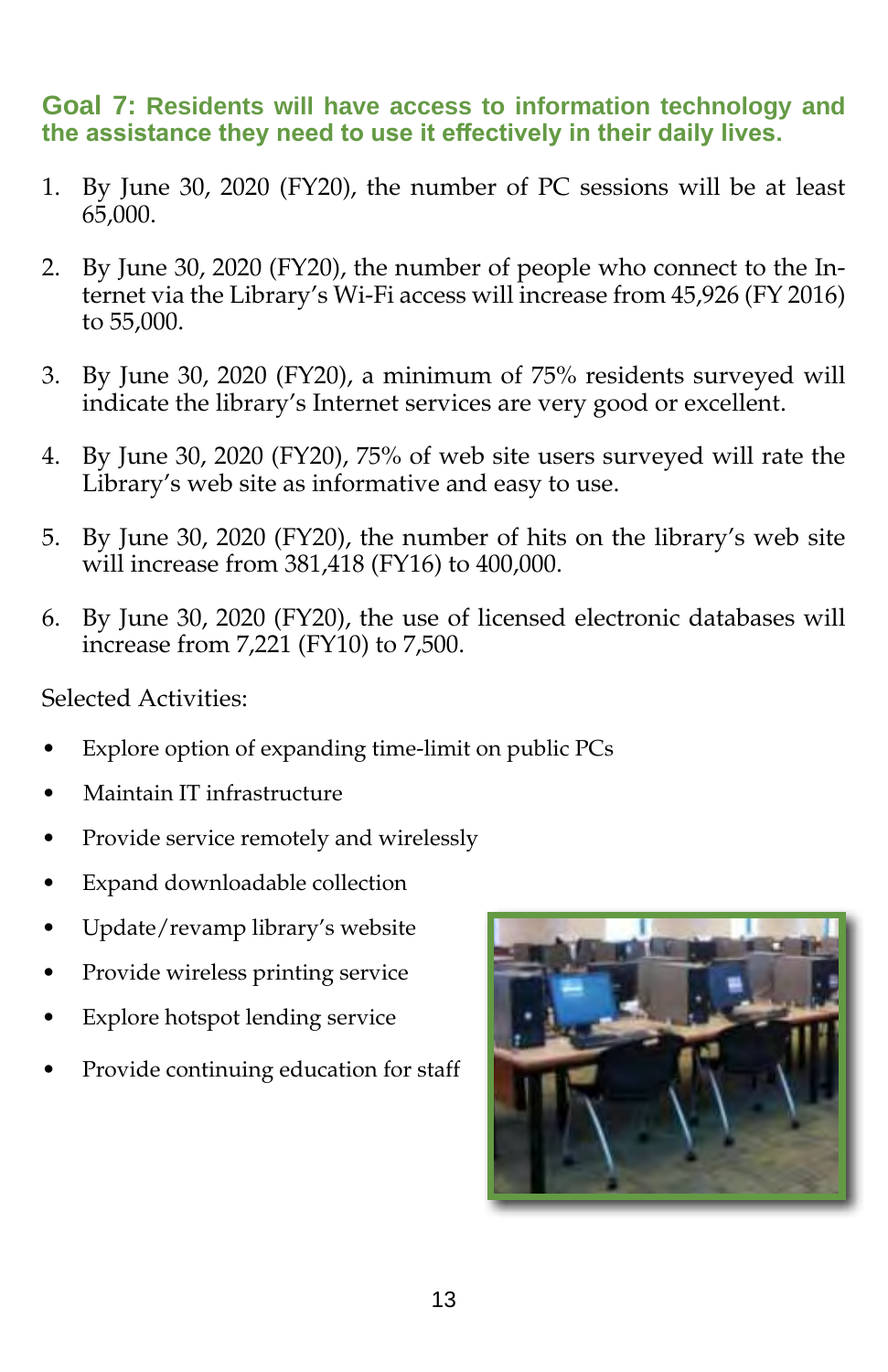#### **Goal 8: Residents and visitors will have the resources they need to understand the history and traditions of Saratoga**.

- 1. By June 30, 2020, the number of local history questions answered will increase from 2,400 (CY16) to 3,000.
- 2. By December 31 2020, the number of hits on the Local History web page will increase from 3,095 (CY16) to 4,000.
- 3. By June 30, 2020, 85% of users surveyed will evaluate the local history collection as very good or excellent.
- 4. By June 30, 2020, the attendance at local history programs will increase from 1,000 (CY16) to 1,300.

- Collect and preserve a collection of oral histories
- Explore ways to expand shelf-space in Saratoga Room
- Present a variety of local history programs
- Create displays of local history materials in and out of Saratoga Room
- Assist independent researchers with questions about Saratoga Springs
- Process backlog of Saratoga Room collection
- Provide continuing education for staff

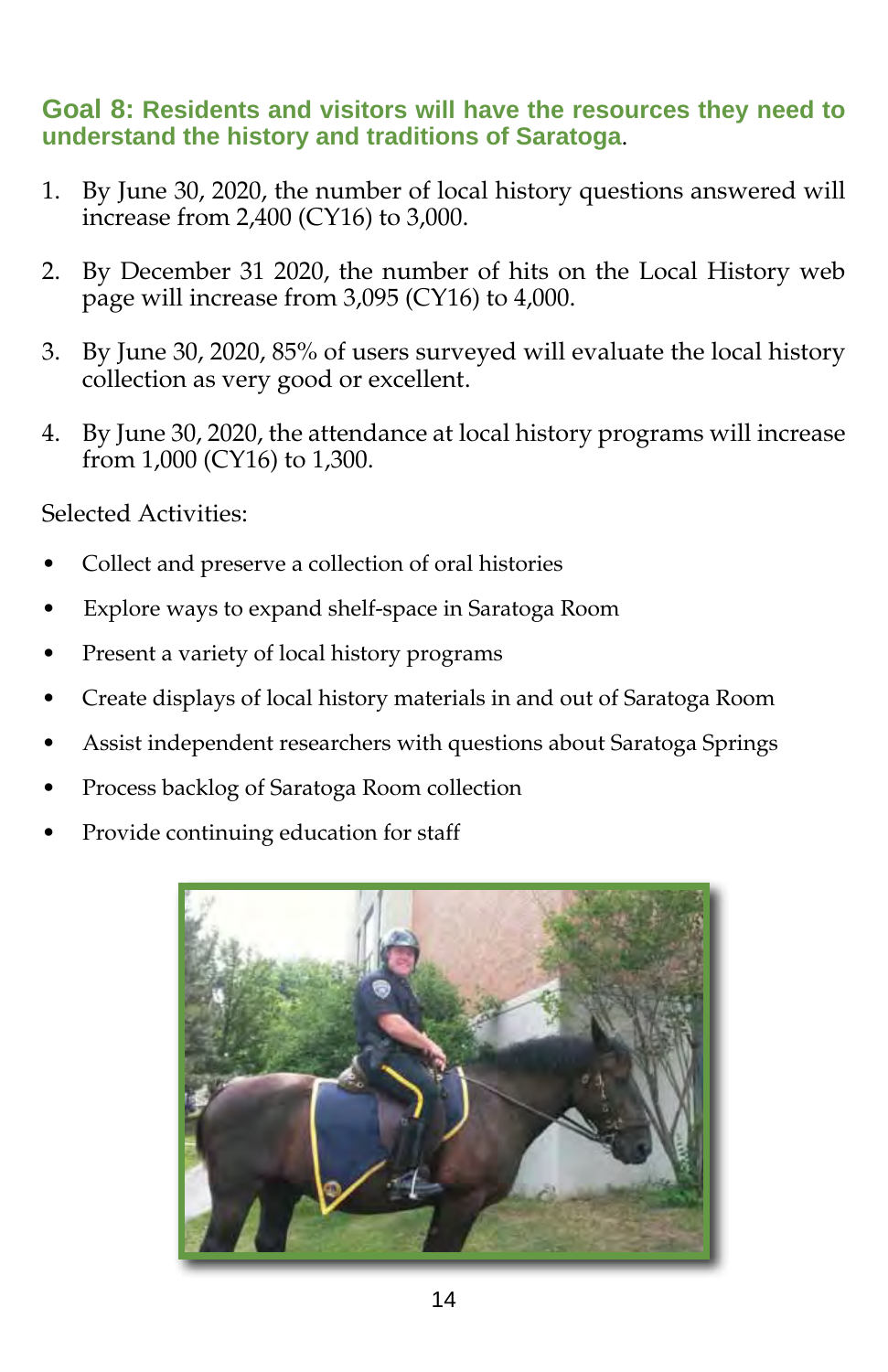**Goal 9: Residents will have a central source for information about the wide variety of programs, services, and activities provided by community agencies and organizations.** 

- 1. By June 30, 2020, the number of community agencies co-sponsoring library programs annually will be at least 12.
- 2. By December 31 2020, annual meeting room bookings by community organizations will be 1,000.
- 3. By June 30, 2020, 85% of users surveyed will indicate that when necessary, they were referred to the appropriate community agency.

- Collect contact information about local grass-roots and community organizations
- Create updatable database of community resources
- Promote use of library meeting space to non-profit organizations within the service area
- Partner with local agencies to offer informational programs at the library
- Consider installing a bulletin board for non-event-related community information
- Provide continuing education for staff

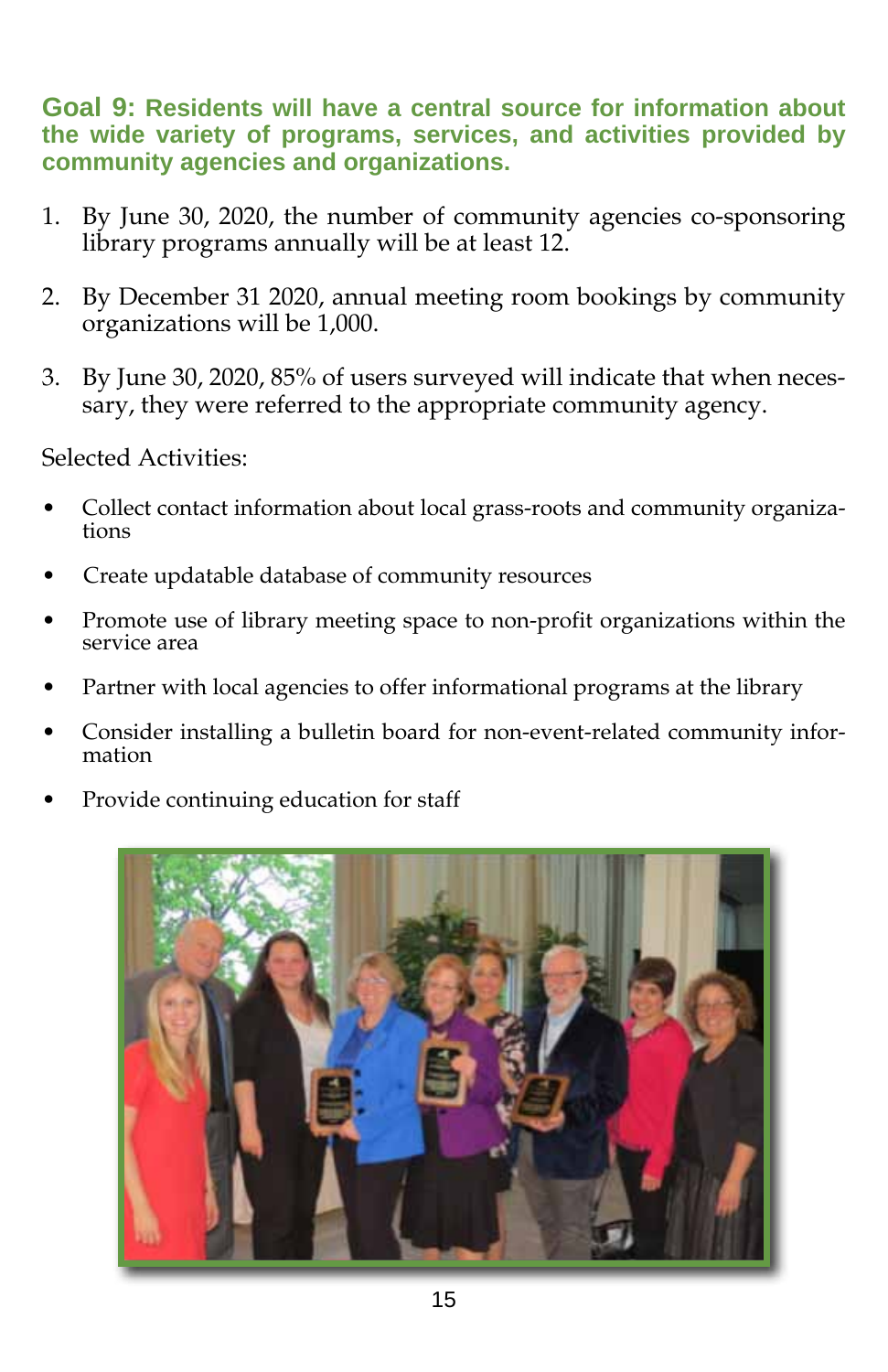#### **Goal 10: Non-profit organizations will have the resources they need to develop and maintain strong, viable organizations.**

- 1. By June 30, 2020, the number of community agencies co-sponsoring library programs annually will be at least 12.
- 2. By December 31, 2020, annual meeting room bookings by community organizations will be 1,000.
- 3. By June 30, 2020, 85% of representatives from community agencies surveyed will indicate that library services and collections were useful to their organizations.

- Create guides to library resources about organizational development and sustainability
- Create updatable database of community resources
- Promote use of library meeting space to non-profit organizations within the service area
- Partner with local agencies to offer informational programs at the library
- Consider installing a bulletin board for non-event-related community information
- Provide continuing education for staff
- Identify agencies in our community with which to partner on presenting programs about sustainability topics
- Collect library materials in all formats about sustainability issues.
- Offer a number of programs designed to help non-profit organizations maintain strong, viable operations

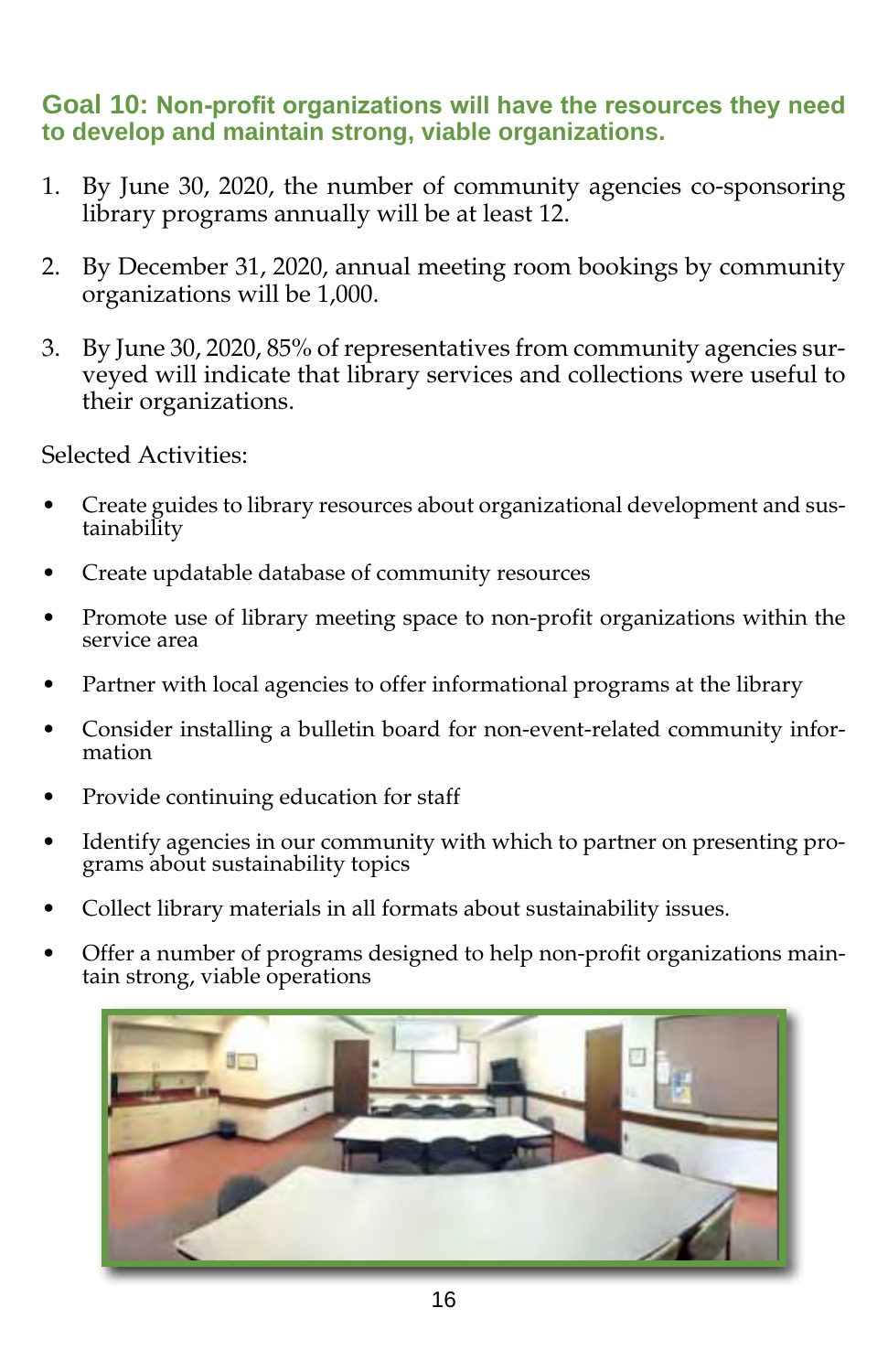**Goal 11: Residents will have the services and support they need to express themselves by creating original print, video, audio, or visual content in a real-world or online environment.** 

- 1. By December 31, 2010, the number of people annually attending programs designed to encourage creativity will be 200.
- 2. By June 30, 2020 (FY20), the number of people using the library's 3D printer will be 60.
- 3. By June 30, 2020 (FY20), a minimum of 85% attendees surveyed will indicate that because of attending a library program, they engaged in creative activity.

- Expand offerings of arts, crafts, and writing-related programs for all ages
- Promote use of library's 3D printer
- Partner with local agencies to offer creative and making programs at the library
- Provide continuing education for staff

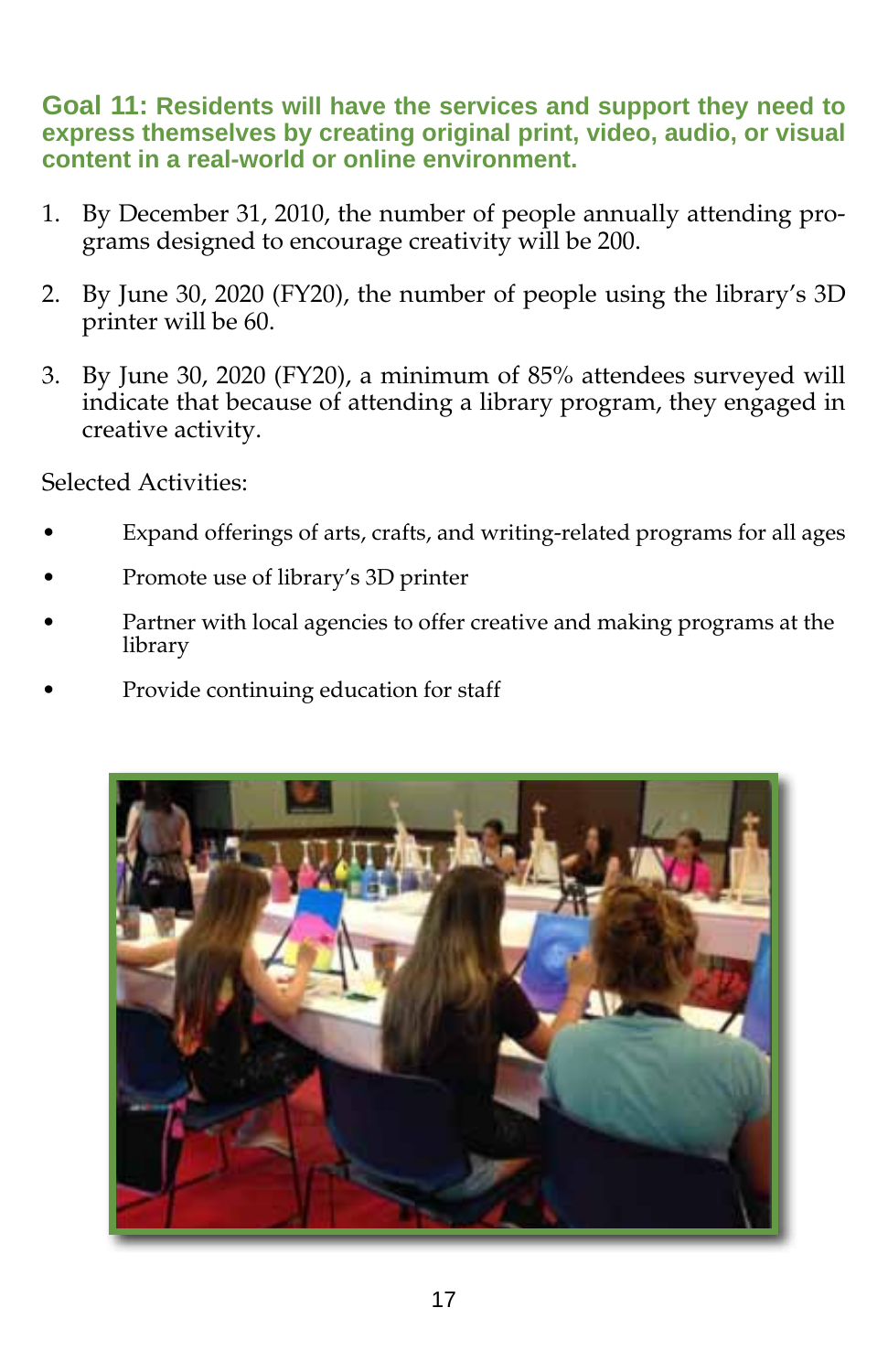# Sustainability:

While not necessarily directly related to all of our service measures, the library's Trustees have identified sustainability as a value and guiding principle for many of our efforts for the duration of the present plan.

Particularly, our commitment to operating sustainably will focus on two goals for maximizing current and future generations' ability to live, work, and play in our shared environment.

**Goal 1: The library will minimize its environmental impact:** 

- 1. By June 30, 2019 (FY19) 75% of the staff will report that they have changed their behavior based on sustainability training and implementation
- 2. By June 30, 2020 (FY20) the number of library suppliers from eco-alternative contracts will increase by 25%
- 3. By June 30, 2020 (FY20) 75% of our community members that are surveyed will report that they are aware of SSPL's Sustainability efforts

Selected Activities:

- Join Westchester Green Business
- Complete an audit of library operations related to recycling and energy efficiency
- Investigate the feasibility of supplementing our current electric power supply with alternative sources of energy.

#### **Goal 2: Residents of the library's service will be empowered to productively engage in dialogue about, and have the resources to ensure, a more resilient future.**

- 1. By June 30, 2020, the number of people annually attending library programs or meetings about sustainability issues will be 150.
- 2. By June 30, 2020 (FY20) 75% of our community members that are surveyed will report that they are aware of SSPL's Sustainability efforts.

Selected Activities:

Commit to the NYLA Sustainability Certification Program